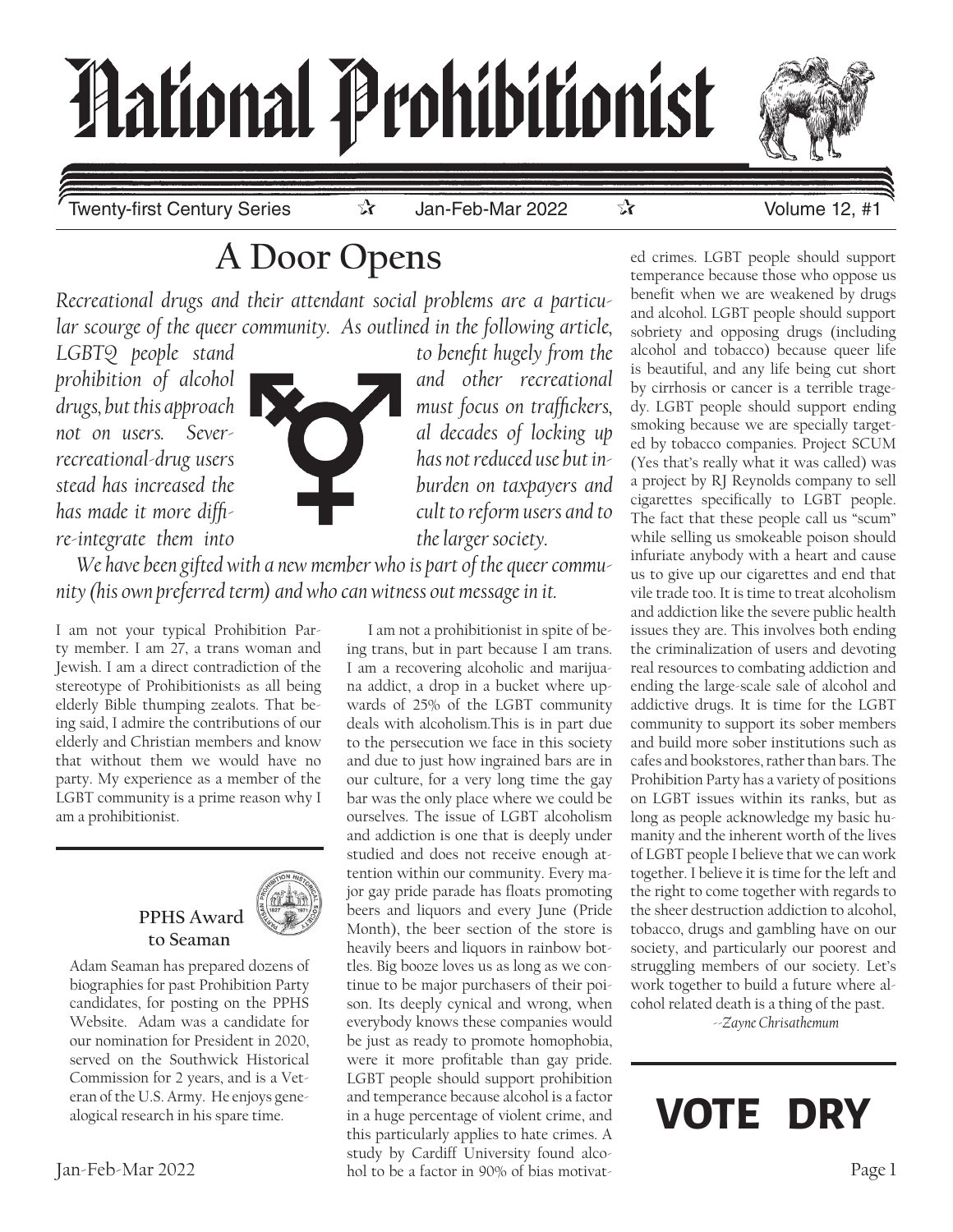### The Hational Prohibitionist

ISSN 1549-9251 D Published at Box 212, Needmore, Pennsylvania 17238 by the Prohibition National Committee. Editor: James Hedges (717-485-5807) hedges@prohibitionists.org

Deadline: last Monday of the month Contributed articles are welcome, but will not be acknowledged or returned unless a SASE is enclosed.

Subscription: \$5/year (12 months) – make checks out to the Prohibition National Committee, memo "National Prohibitionist Fund," and mail to the address above.

Editing, typography, and graphic design by The Camel Press, Big Cove Tannery, Pennsylvania. Printing by Mercersburg Printing, Mercersburg, Pennsylvania.

Editorial material is not copyrighted and may be reproduced by anyone, with credit.



**From the Chairman's Corner** *Phil Collins*

#### **Prohibition Party Statement on the War in Ukraine**

*On March 2, Secretary Makeley emailed the other officers and suggested that we issue this statement about Russia attacking Ukraine:*

"In response to the continuing Russian invasion of Ukraine, we in the party see fit to offer our voice on the matter. The Prohibition Party believes in the principle of mutual respect for the sovereignty of nations, the use of diplomacy to resolve international disagreements, and seeking to minimize military conflict where possible. We deplore the Russian government's decision to launch a military invasion of Ukraine, which has and will bring about unnecessary human suffering and death. We hope that and would encourage that this conflict may be resolved in a manner that limits damage to human lives and allows for a working peace to be reestablished in the region. We would encourage the U.S. government to take appropriate diplomatic measures to help bring an end to the Russian invasion of Ukraine."

*All of the officers agreed with the statement. Secretary Makeley posted it onto our Facebook group and page.*

Since Secretary Makeley is also our webmaster, I asked him to include, on the site, a list of all PNC members and their home states. Treasurer Coleman suggested that the site includes links to sites of groups who agree with us. Secretary Makeley made all of those changes.

ન≫

 **R.T. Cooper On Tobacco** 

*Temperance From Tobacco: A Biblical Exposition on Tobacco* is available on The Book Patch for \$6.00 and on the Kobo e-reader for \$6.99.

Tobacco is a very controversial topic eliciting mixed opinions. Christians wonder "What place should this have in my life and community, if any." Is it very dangerous or not really a vice? Dr. R.T. Cooper gives a clear and expository description of what the Bible has to say about tobacco."

The link to my YouTube channel is https://www.youtube.com/channel/UC-7BXDbZg3qiZl-Wk\_1w7rkA It can be found by simply searching "Temperance Awakening" on YouTube. I currently have lectures on tobacco and alcohol, and will begin lectures on pornography in the future. Temperance Awakening also has a monthly newsletter if anyone wants to receive it. The email address is temperanceawakening@outlook.com.

#### **Rechabites**

≺∞

The Independent Order of Rechabites (IOR) are a group of local organizations who have been involved in spreading the message regarding the dangers of alcohol and other drugs of abuse for over 170 years. Their work is accomplished through the benefits offered as friendly societies, by education, and by offering companionship and social activities to like-minded people.

The Rechabites were organized in England in 1835. Formerly international, today they are active only in Australia. Here in the United States, similar work is conducted by the International Order (now "Organization') of Good Templars.

Their name comes from the Biblical figure "Rechab," (Jeremiah 35:5-6): "And I set before the sons of the House of the Rechabites, pots full of wine and cups, and said unto them 'drink wine.' But they said 'We will drink no wine, for Jonadab, the son of Rechab and our father commanded us, saying 'Ye shall drink no wine, neither

you nor your sons forever.'"

For more information see www.australianrechabites.org.au

Thanks to J.A. Das for calling our attention to these overseas co-workers!



#### **Pennsylvania State Committee**

The Pennsylvania Prohibition Committee has approved an initiative by the Pennsylvania Ballot Access Coalition to seek easier rules for getting Pennsylvania candidates on the ballot. The "Political Party Equality Act" would do three things:

**First:** Make any political organization holding at least 0.05% of state-wide voter registrations a "qualified" party" able to get its candidates on the ballot for state, county, and municipal offices by meeting the same requirements that are imposed on Democrats and Republicans (equality for minor parties).

**Second:** Make all parties pay for their own nomination processes (no more taxpaid primary elections).

**Third:** Simplify ballot access for independent candidates not affiliated with any "qualified party" by requiring them to gather only the same number of nominating-paper signatures specified by law (25 CS2872.1) for major-party primary-election candidates (cheaper and faster than now)

Three Committee members approved this; none objected.

### ≺∞

#### **The New Pastor**

A new pastor was visiting the homes of his parishioners. At one house, it seemed obvious that someone was at home, but no answer came to his repeated knocks at the door. He took out a card, wrote "Revelation 3:20" on the back, and stuck it in the door.

When the offering was processed the following Sunday, he found that his card had been returned. Added to it was this cryptic message: "Genesis 3:10."

Opening his Bible to check out the citation, he broke out in gales of laughter. Revelation 3:20 begins, "Behold, I stand at the door and knock." Genesis 3:10 reads "I heard your voice in the garden and I was afraid, for I was naked."

-- Progress magazine.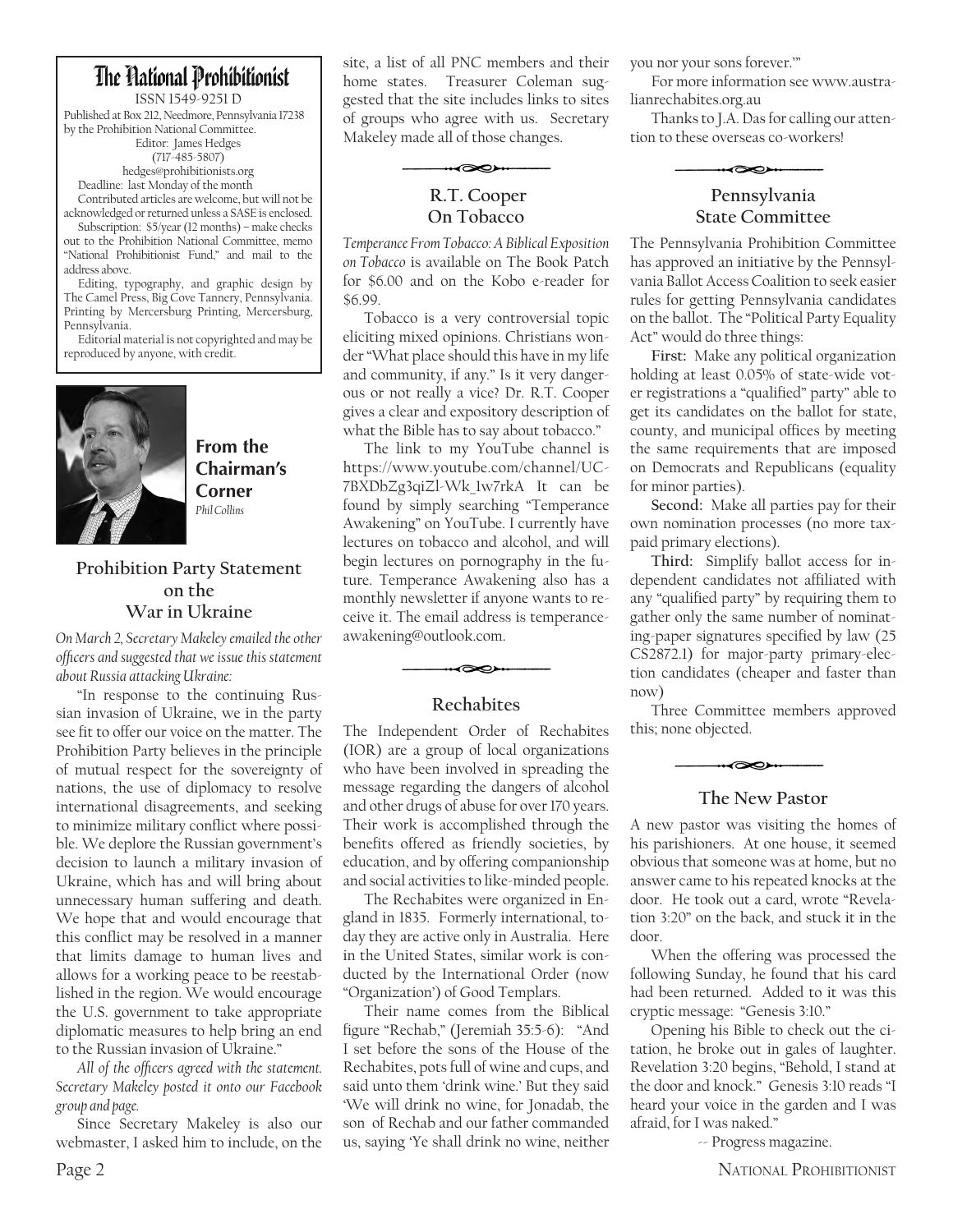

#### **Editor's Musings**

**Anthem**

Let's put a novel, attention-getting proposal in our next platform: Replace the Star Spangled Banner with something more representative of our entire country and that is easier to sing.

It's not a new idea. It's been kicked around for years, but it's never before (?) been proposed in a party platform. The Star Spangled Banner refers to just one battle in the War of 1812. The opening is poetically weak ("Oh say…."). Besides that, the wide range of musical notes is difficult for amateurs to sing, and the tune is that of "Anacreon in Heaven" – a bar-room ditty popular at the time.

Let's replace The Star Spangled Banner with America the Beautiful. America the Beautiful refers to all of us, at all times. It is better poetry, is dignified, and is easier to sing. The Prohibition Party is a reformist organization. Let's make a new national anthem one of our signature reforms!

#### **Prohibition Party Social Media**

facebook.com/ProhibitionPartyUSA

facebook.com/groups/ProhibitionPartyUSA

twitter.com/ProhibitionUS

#### **Each of Us Pays**

The most recent data on the cost of alcohol use shows that America's total bill is more than \$235,000,000,000 per year. That's \$826 per person for everybody – children and abstainers included.

Seventy-two percent of that is calculated to be from "lost productivity," which is not easily quantifiable. Lost productivity includes missed work days and the associated disruptions to production involving related workers.

Less subjective numbers include 11% for medical expenses; 10% for police, courts, and jails; and 5% for property loss (vehicle collisions). Chalk up another 2% for "miscellaneous."

Even without counting estimates of (indirect) productivity loss, that's \$231 per person, out-of-pocket.

Around the globe, 630,000 infants are born each year with Fetal Alcohol Syndrome. FAS is a totally preventable birth defect caused by the negligence of uncaring mothers. Preventing FAS does not require education and "wise choices," it requires only

prohibition.

**FAS**

In Canada, young people with Fetal Alcohol Syndrome are 19 times more likely to go to jail than are normal people. In Great Britain, the lifetime cost (to the taxpayers) of a 15-year-old who becomes a jail bird is estimated to be \$475,000.

Libertarians who advocate for the freedom to drink don't factor that tax loss into their argument that more booze sales create more tax revenue.

#### **What's in that Beer (Besides Alcohol)?**

≺∞∞

Ingredient labeling on food products and non-alcoholic beverages is required by the Food and Drug Administration. But the Treasury Department – the same folks who collect your taxes – regulates beer, and not very well. That probably explains why we know more about what's in a can of Coke than a can of Bud. You can also thank the alcohol industry, which has lobbied for years against efforts to require ingredient labeling.

Food columnist Vani Hari ("The Food Babe") has published an exposé of beers showing what all you're getting, besides what you think you're getting, when you throw back a pint of most any mass-produced beer: corn syrup, caramel coloring and other dyes, antifreeze, sulfites and other preservatives, and miscellaneous animal parts.

Imported German beers are an exception, because the Germans are very serious about the purity of their beers; a purity law called "Reinheitsgebot" requires all German beers to be only produced with a core ingredient list of water, hops, yeast, and malted barley or wheat.

Certified organic beers are also an exception. They are required by law not to include additives.

But these beers still contain alcohol, sometimes quite a lot of alcohol. They're not safe, they're just less dangerous. To read the entire report, visit https://foodbabe. com/the-shocking-ingredients-in-beer/

#### **Meth in Asia**

The "Shan" region of Burma (Myanmar) has become a major source of methamphetamines. Much of that supply remains in Indo-China, which since 2010 has become second only to the United States in the volume of contraband seized by law-enforcement.

About ten percent of meth users will become addicts; for refined, "crystal" meth, that will be twenty percent. A third of users develop a psychosis similar to schizophrenia, and many of those soon die of, *e.g*., accidents, suicide, or AIDS.

 $\overline{\infty}$ 

**Booker T. Washington**—the activist first president of the Tuskegee Institute in Alabama, dedicated to African American higher education—wrote a detailed study of Mound Bayou, Mississippi (population 4,000), the only 100 percent Black town in the South. Poring through the town's court records, Washington found it "a remarkably quiet and sober place," save perhaps for the occasional outsider swooping in to sell liquor illegally on the weekends. The town's founder credited the lack of crime and high moral standards of the community as a byproduct of the widespread popular support of prohibition. The white liquor interests at the state and county level had repeatedly tried to force their way into Mound Bayou, but were rebuffed every time. In their all-Black town, "a colored man might run the saloon here," the mayor explained, "but in the rest of the county they would be in the hands of white men. We would pay for maintaining them, however, and we would be the ones to suffer. We voted the the law down and there has been no attempt to open the county to the liquor traffic since."

*Prof. Mark Schrad, from "The forgotten History of Black Prohibitionism"* 

### **Sobriology Forum**

The most recent International Forum on Sobriology was held in 2019. Plans for meetings in 2020 and in 2021 were derailed by the Covid-19 epidemic.

It was hoped to resume the series this year – and now those plans have been rendered unfeasible due to the hostilities in Ukraine. Many of the expected participants would have come from countries in eastern Europe and central Asia.